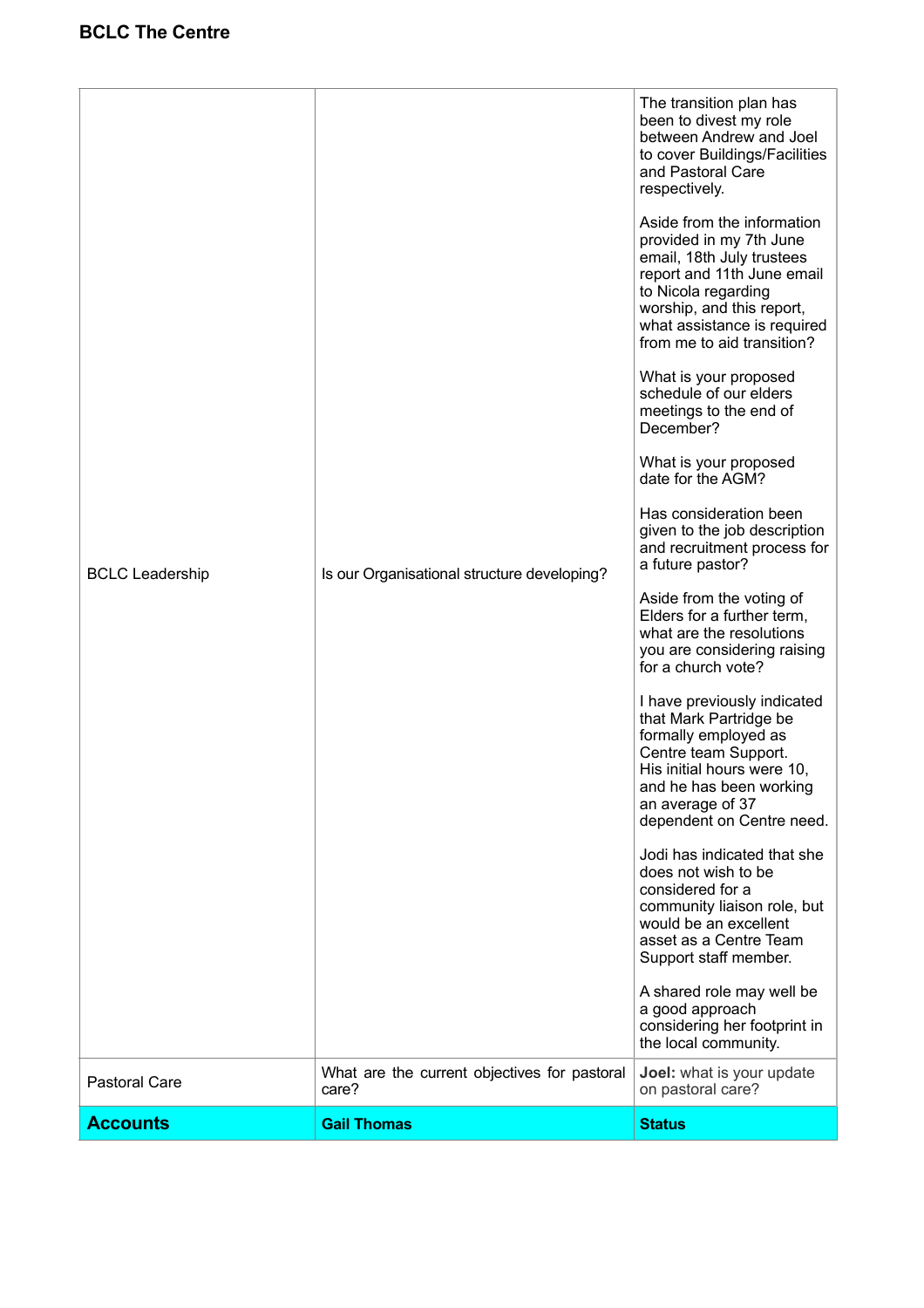| Accounts                          | Are our finances stable and what additional<br>resources do we need to be able to serve<br>more people? | Please see financials<br>attached, which include<br>Profit and Loss to July 31st<br>2019, and overheads<br>listing to date.<br>As of July 31st our P and L<br>indicates that we are<br>currently £435 in the black,<br>awaiting August<br>reconciliation.<br>The bank balance is<br>approximately £15,000 with<br>4k due in from<br>conferencing invoices. |
|-----------------------------------|---------------------------------------------------------------------------------------------------------|------------------------------------------------------------------------------------------------------------------------------------------------------------------------------------------------------------------------------------------------------------------------------------------------------------------------------------------------------------|
| <b>Buildings &amp; Facilities</b> | <b>Mark Partridge</b>                                                                                   | <b>Status</b>                                                                                                                                                                                                                                                                                                                                              |
| The Centre                        | What is the status of the centre building and<br>facilities?                                            | <b>Andrew: From the</b><br>buildings and facilities<br>document that was<br>attached to the 18th July<br>trustees report (attached<br>here), do you have any<br>additions or amendments?                                                                                                                                                                   |
| Conferencing                      | What is the status of this project?                                                                     | Conferencing has taken an<br>upturn in the past few<br>months, due to some<br>returning clients, and<br>response to consistent<br>facebook marketing.                                                                                                                                                                                                      |
| The Gym                           | What is the status of this project?                                                                     | Please see gym update<br>document attached, which<br>has bee compiled by Mark<br>as a result of his<br>observations                                                                                                                                                                                                                                        |
| <b>Projects</b>                   | Jodi Kinsey                                                                                             | <b>Status</b>                                                                                                                                                                                                                                                                                                                                              |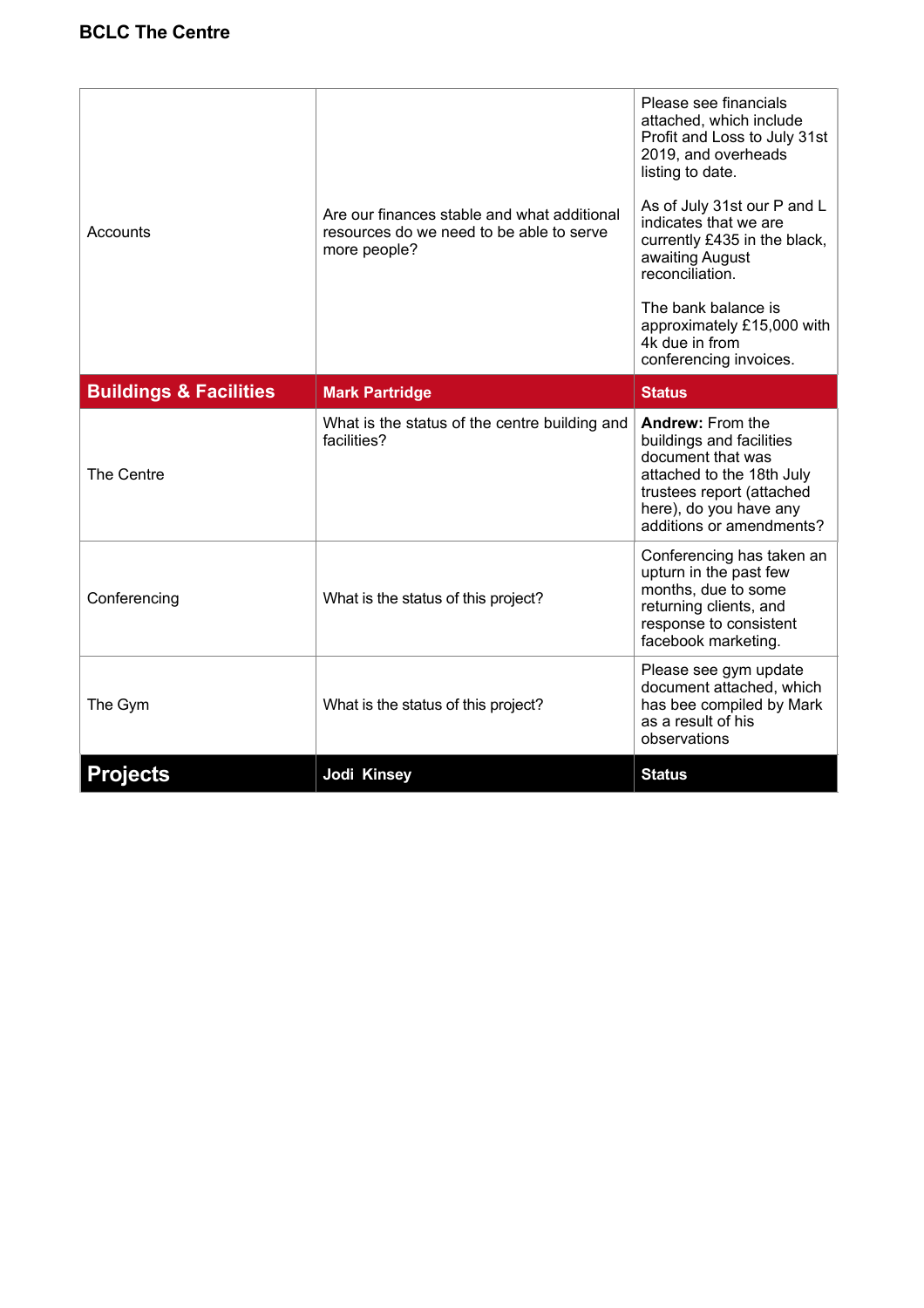## **BCLC The Centre**

| <b>Buzz</b> | What is the status of this project? | Buzz is facilitated as<br>follows:<br>Sunday<br>Volunteer set up post<br>church. (45 mins to 1hour)<br>Volunteer set up Jodi and<br>Ryan (4 hours)<br><b>Monday</b><br>Jodi (4 hours paid)<br>Sarah (3 hours paid)<br>Mark (On reception)<br>Ron (volunteers 9-5)<br>Rosie (Volunteers Crib<br>9:30am-1pm<br>I met with Jodi this week to<br>discuss her past long term<br>concerns, as well as future<br>concerns.<br>She has stated that it has |
|-------------|-------------------------------------|---------------------------------------------------------------------------------------------------------------------------------------------------------------------------------------------------------------------------------------------------------------------------------------------------------------------------------------------------------------------------------------------------------------------------------------------------|
|             |                                     | taken a personal toll on her<br>health and well being, and<br>the 6 week break has given<br>her time to reflect.<br>We need to discuss this.                                                                                                                                                                                                                                                                                                      |
|             |                                     |                                                                                                                                                                                                                                                                                                                                                                                                                                                   |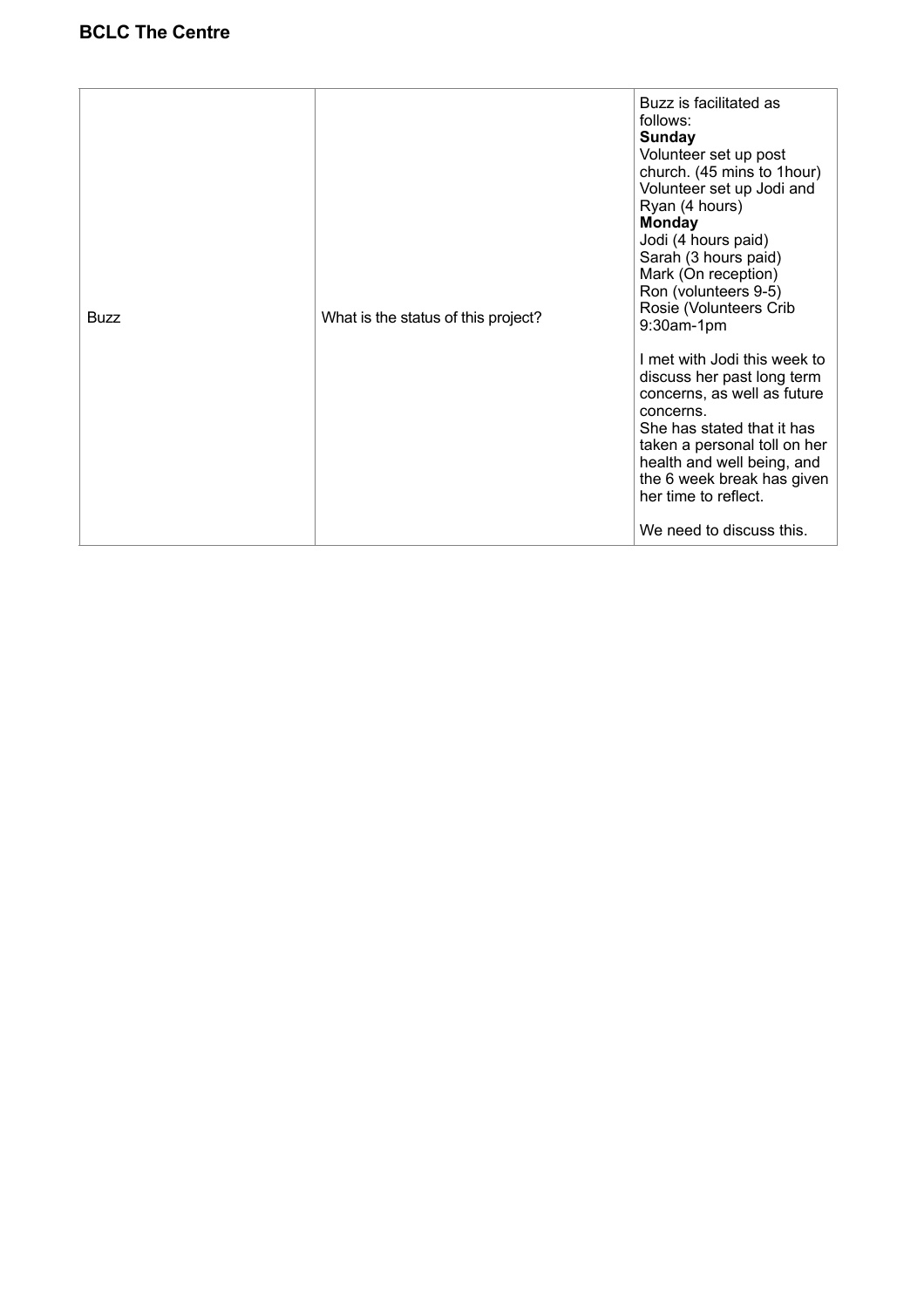|              | What is the status of this project? | For context, please see<br>Crib report, sent to trustees<br>on 14th March.<br>I received indication from                                                                                                                                                                                                            |
|--------------|-------------------------------------|---------------------------------------------------------------------------------------------------------------------------------------------------------------------------------------------------------------------------------------------------------------------------------------------------------------------|
|              |                                     | Andrew on April 2nd of the<br>trustee decision, which is<br>attached, however in view<br>of the need for the crib to<br>support centre activities<br>like Buzz, as well our<br>Sunday use, it has been<br>necessary to retain<br>Heulwen's name as the<br>licence holder whilst<br>awaiting your long term<br>plan. |
|              |                                     | What is your plan for the<br>crib?                                                                                                                                                                                                                                                                                  |
| The Crib     |                                     | Have you decided whose<br>name you would like to<br>replace Heulwen as the<br>licence holder?                                                                                                                                                                                                                       |
|              |                                     | Have you decided on the<br>process for weekly<br>stocking?                                                                                                                                                                                                                                                          |
|              |                                     | Have you considered the<br>weekly volunteering/<br>staffing?                                                                                                                                                                                                                                                        |
|              |                                     | Aside from the coffee<br>machine and the stainless<br>steel fitted area, what<br>would you like done with<br>the Cribs fixtures and<br>fittings?                                                                                                                                                                    |
|              |                                     | Heulwen will remove the<br>furniture that she recycles<br>by 30th September.                                                                                                                                                                                                                                        |
| Gospel Choir | What is the status of this project? | In line with our earlier<br>discussions and based on<br>the choirs demand, I<br>announced to the church<br>and choir that I would<br>continue this activity in<br>support of the community<br>and church.<br>It has been brought to my<br>attention that thoughts on<br>this have changed.                          |
|              |                                     | What is your collective<br>decision on this?                                                                                                                                                                                                                                                                        |